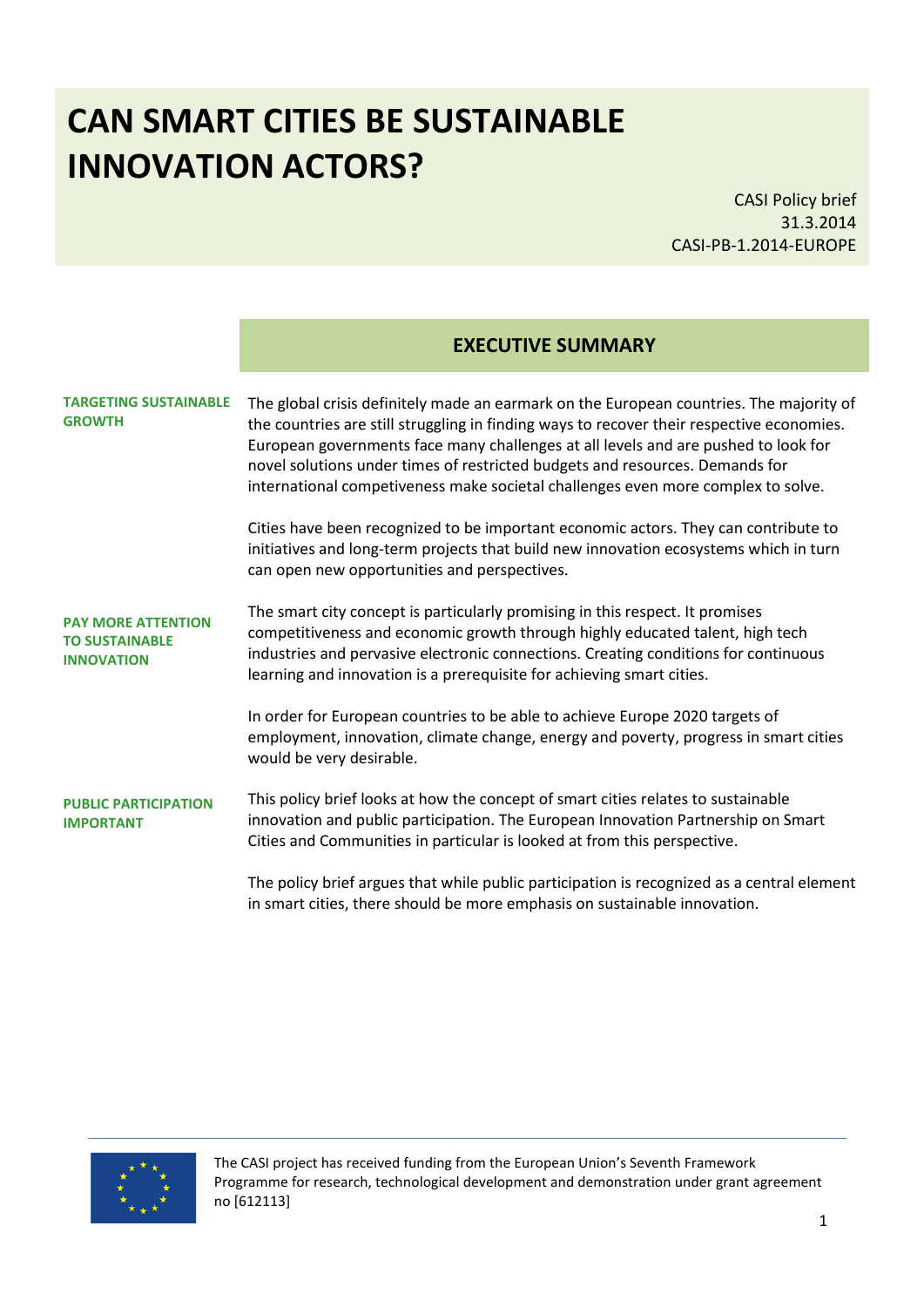# **INTRODUCTION**

|                                                                                                       | ,,,,,,,,,,,,,,                                                                                                                                                                                                                                                                                                                                                                                                                                                                                                                          |  |  |  |
|-------------------------------------------------------------------------------------------------------|-----------------------------------------------------------------------------------------------------------------------------------------------------------------------------------------------------------------------------------------------------------------------------------------------------------------------------------------------------------------------------------------------------------------------------------------------------------------------------------------------------------------------------------------|--|--|--|
| <b>SMART CITIES FOR</b><br><b>SUSTAINABLE</b><br><b>INNOVATION AND</b><br><b>PUBLIC PARTICIPATION</b> | Smart city projects support growth and city development by applying information and<br>communication technologies as well as involving public and private stakeholders. Due to<br>the growing importance of smart cities, this policy brief will look at them from the<br>perspectives of sustainable innovation and public participation. These are key objectives<br>of the CASI project which develops a common framework for assessment and<br>management of sustainable innovation and considers public participation in doing so. |  |  |  |
|                                                                                                       | CASI provides an overview of the European Union's strategic priorities and relevant<br>policies, with a focus on innovation for addressing the Horizon 2020 grand challenge<br>"Climate action, resource efficiency and raw materials." It further identifies relevant<br>European and national policy debates and their specific policy outputs within the<br>framework of sustainable innovation with impacts at national and regional levels.                                                                                        |  |  |  |
|                                                                                                       | <b>LEVEL OF INTERVENTION</b>                                                                                                                                                                                                                                                                                                                                                                                                                                                                                                            |  |  |  |
| <b>SYSTEMS OF PEOPLE</b>                                                                              | Smart cities are systems of people interacting with and using flows of energy, materials,<br>services and financing to catalyse sustainable economic development, resilience, and<br>high quality of life. Nevertheless, European countries, cities and communities respond<br>differently to the challenges of urban transformation.                                                                                                                                                                                                   |  |  |  |
| <b>CITIZENS MAKE</b><br><b>CHAMPIONS</b>                                                              | Amsterdam, Barcelona, Copenhagen, Helsinki, Manchester and Vienna are often<br>considered successful cities in terms of innovation development and smart city<br>governance. There are a number of unifying factors behind these "city champions."<br>Citizens are empowered through active participation to create a sense of ownership and<br>commitment. Participative environments, in turn, facilitate and stimulate businesses,<br>the public sector and citizens to contribute.                                                  |  |  |  |
| <b>VISIONS AND</b><br><b>COORDINATION</b><br><b>MATTER</b>                                            | Having a strong local government partner as a key strategic player is important.<br>Successful initiatives also tend to be embedded in a comprehensive city vision. Public-<br>private partnerships are highly valuable, especially when private partners bring in<br>developer expertise, finance and technology capabilities.                                                                                                                                                                                                         |  |  |  |
|                                                                                                       | Coordination and complementation between the different stakeholders is central to<br>smart cities. For instance, the European Innovation Partnership on Smart Cities and<br>Communities utilizes the complementary approach when aiming for a significant<br>improvement of citizens' quality of life, an increased competitiveness of Europe's<br>industry and innovative SMEs together with a strong contribution to sustainability and<br>the EU's 20/20/20 energy and climate targets.                                              |  |  |  |
| <b>EUROPE AN ACTIVE</b><br><b>PLAYER</b>                                                              | Targets groups of the European Innovation Partnership and its related initiatives as well<br>as of other smart city initiatives include cities and communities, industries, innovative<br>SME's, research organizations and civil society actors, as well as other stakeholders at all<br>levels.                                                                                                                                                                                                                                       |  |  |  |
|                                                                                                       | Engagement at a high European level is central for progress in the field. Accordingly, the<br>European Commission, the Directorate-General for Communications Networks, Content                                                                                                                                                                                                                                                                                                                                                         |  |  |  |

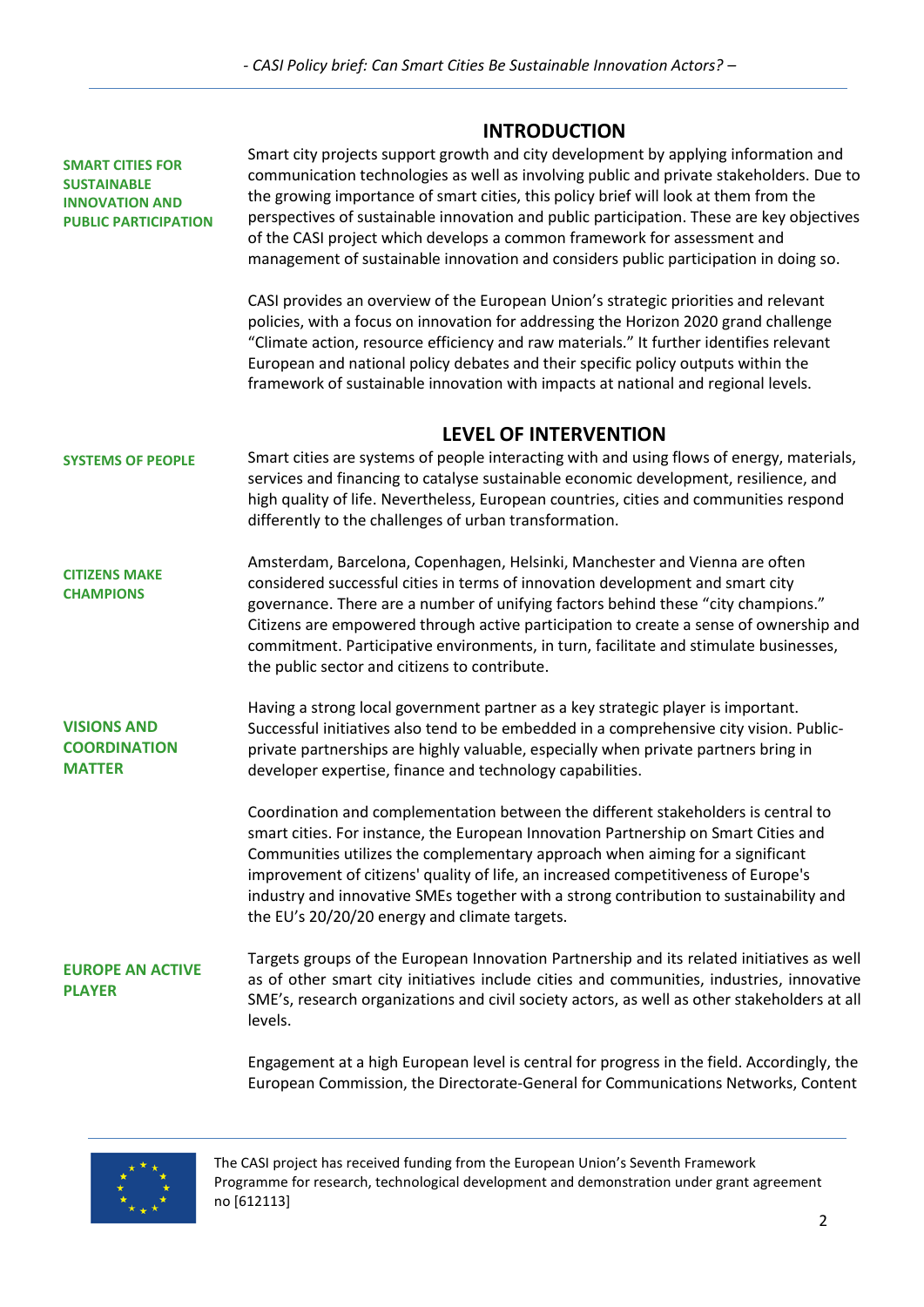and Technology, the Directorate-General for Energy, the Directorate-General for Mobility and Transport as well as the Sherpa Group are active players. The engagement of other institutions such as European Council and Parliament needs to be highlighted as well.

# **KEY OBSERVATIONS**

#### **PROPOSED MEASURES**

At its core, the idea of smart cities is rooted in the creation and connection of human capital, social capital and information and communication technologies in order to generate greater and more sustainable economic development and better quality of life. The smart city and community concept has been looked at from the following dimensions: economy, mobility, environment, people, living and governance. To achieve success in all these dimensions there is a need for an adequate set of policies. Other factors for success are vision, people and process. Having that in mind, the following measures are proposed by CASI to be undertaken:

- Implementation of structural changes in the shift towards future industries with a new generation of knowledge based companies
- Creation of enabling environment for translation of new technology trends into growth and jobs
- Establishment of an effective ecosystem for nurturing entrepreneurship, innovation and, in general, creating an environment that would enable sustainability
- Increasing efficiency of use of resources
- Paying much more attention to sustainability in innovation activities
- Coming up with set of actions towards fostering an attractive environment for long-term investments
- Introducing new business and financial models, public-private partnerships that combine users, industries, and public resources at different levels

| <b>ENGAGE MORE</b> | Presently, citizens are still insufficiently engaged to contribute to smart cities. There is a<br>will and there are plans, but innovative forms of governance are called for. Public<br>participation brings together policy makers, experts and citizens to work on the<br>identification and mapping of relevant issues. Improvements to regulatory frameworks<br>are called for as well as training and education of city stakeholders. Citizen's behaviour, |
|--------------------|------------------------------------------------------------------------------------------------------------------------------------------------------------------------------------------------------------------------------------------------------------------------------------------------------------------------------------------------------------------------------------------------------------------------------------------------------------------|
|                    | choices, creativity and entrepreneurship create an enormous potential.                                                                                                                                                                                                                                                                                                                                                                                           |

**KEEP AN EYE ON SUSTAINABLE INNOVATIONS**

While sustainability is often cited as a driving force behind smart cities, it is being overshadowed by issues relating to economic growth, technological promises, and responses to citizen demands. Sustainable innovations are in the core of sustainability, so paying more attention to them is necessary. Sustainability is smart for cities.

# **INVITATION TO PARTICIPATE**

**STAGE OF PROCEDURAL ACTION** The European Innovation Partnership succeeds the Smart Cities and Communities Initiative. This initiative initially only covered energy but was expanded to include transport and ICT's with the launch of the partnership in July 2012.

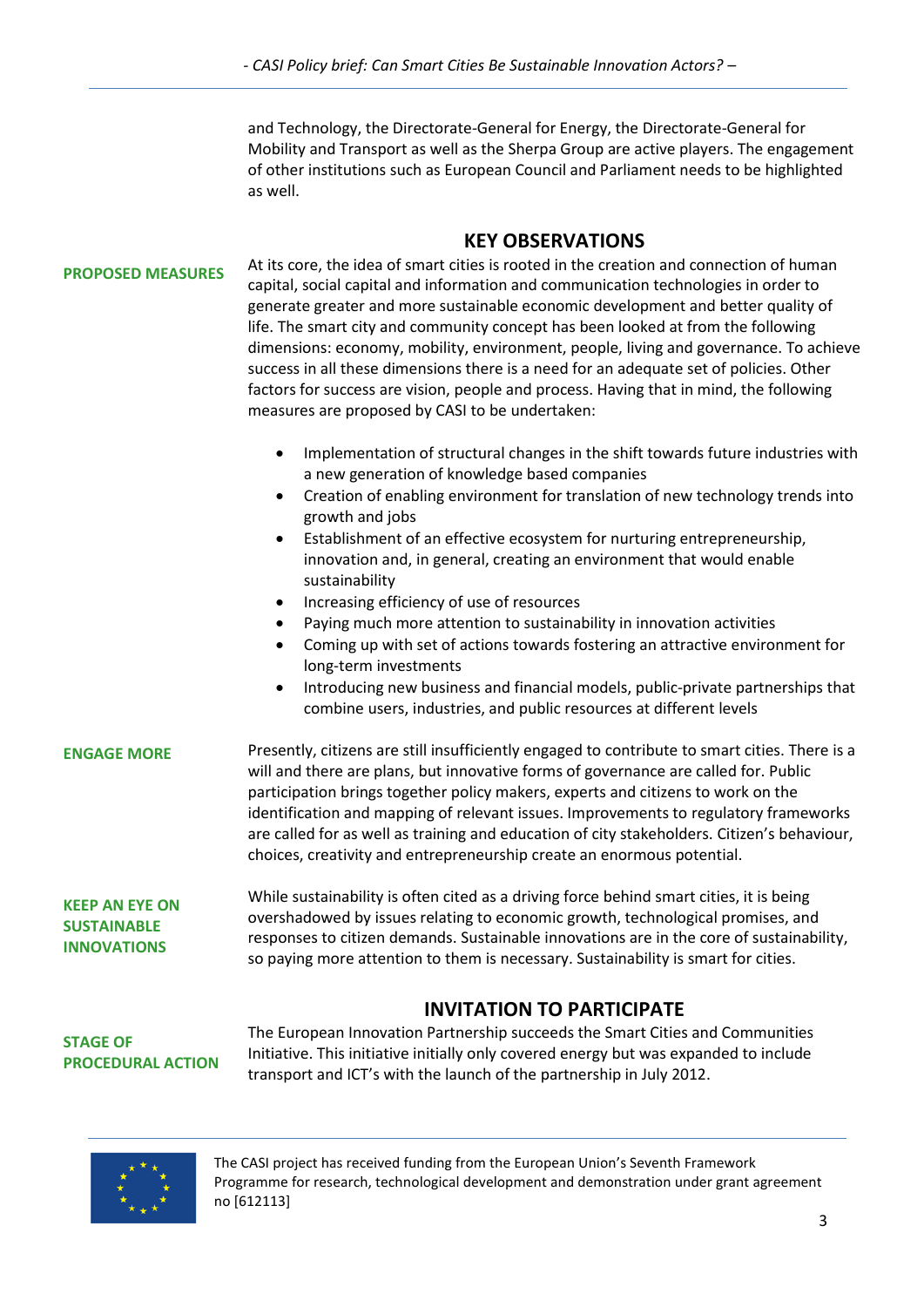The European Innovation Partnership includes an Invitation for Commitments as well as a first public Strategic and Operational Implementation Plan in order to further engage a broader network of stakeholders, industry, community and others. At the same time, it gives an overview of current actions as well as detailed examples of integrated smart city solutions.

**OPEN INVITE** The Invitation for Commitments (deadline 15/06/2014) invites all stakeholders to step forward and support the objectives of the partnership by communicating and sharing their ideas and plans for actions at the interface of energy, transport and information and communication technologies. It is expected that joint innovative ideas and actions from across Europe will help develop a dynamic market place for innovation exchange and partnering to the benefit of cities, citizens and companies. The Invitation for Commitments is independent from Calls under Horizon 2020.

**INVESTMENTS FOR UPTAKE** In most cases, new investments will be needed to generate the broad uptake of smart city solutions, to create an attractive environment for long-term investments. As the public sector has limited resources due to the economic crisis, private funding is sought for. This means that there is a need to introduce new business and financial models, public-private partnerships that combine users, industries, and public resources at different levels.

**NEW KNOWLEDGE AND EUROPEAN ADDED VALUE** The Lighthouse Initiative concept is intended to support deploying smart city solutions to target 20/20/20 goals in the domains of urban mobility, districts and built environment, and integrated infrastructures. Committed city-groupings together with industries and other stakeholders are called for to develop solutions across the ICT, energy and mobility sectors.

# **RECOMMENDATIONS FOR POLICY-MAKERS**

| <b>ENGAGEMENT</b>   | Engage citizens, entrepreneurs, talents, academia, industry, international<br>knowledge, public authorities to turn challenges and new technology trends<br>into growth and jobs. The concept of smart cities and communities provide<br>opportunities, infrastructures, networks, know-how and sharing of best<br>practices. |
|---------------------|-------------------------------------------------------------------------------------------------------------------------------------------------------------------------------------------------------------------------------------------------------------------------------------------------------------------------------|
| <b>PARTNERSHIPS</b> | Support partnerships that allow national and regional stakeholders to step our                                                                                                                                                                                                                                                |

 Support partnerships that allow national and regional stakeholders to step out of common network boundaries into strong international alliances.

**SHARING**

**INDICATORS**

- Share best practices and proven experiences from successful initiatives.
- Set up indicators and monitor results to track progress.

**SUSTAINABLE INNOVATIONS**  Pay more attention to sustainable innovations in order to achieve Europe 2020 targets.